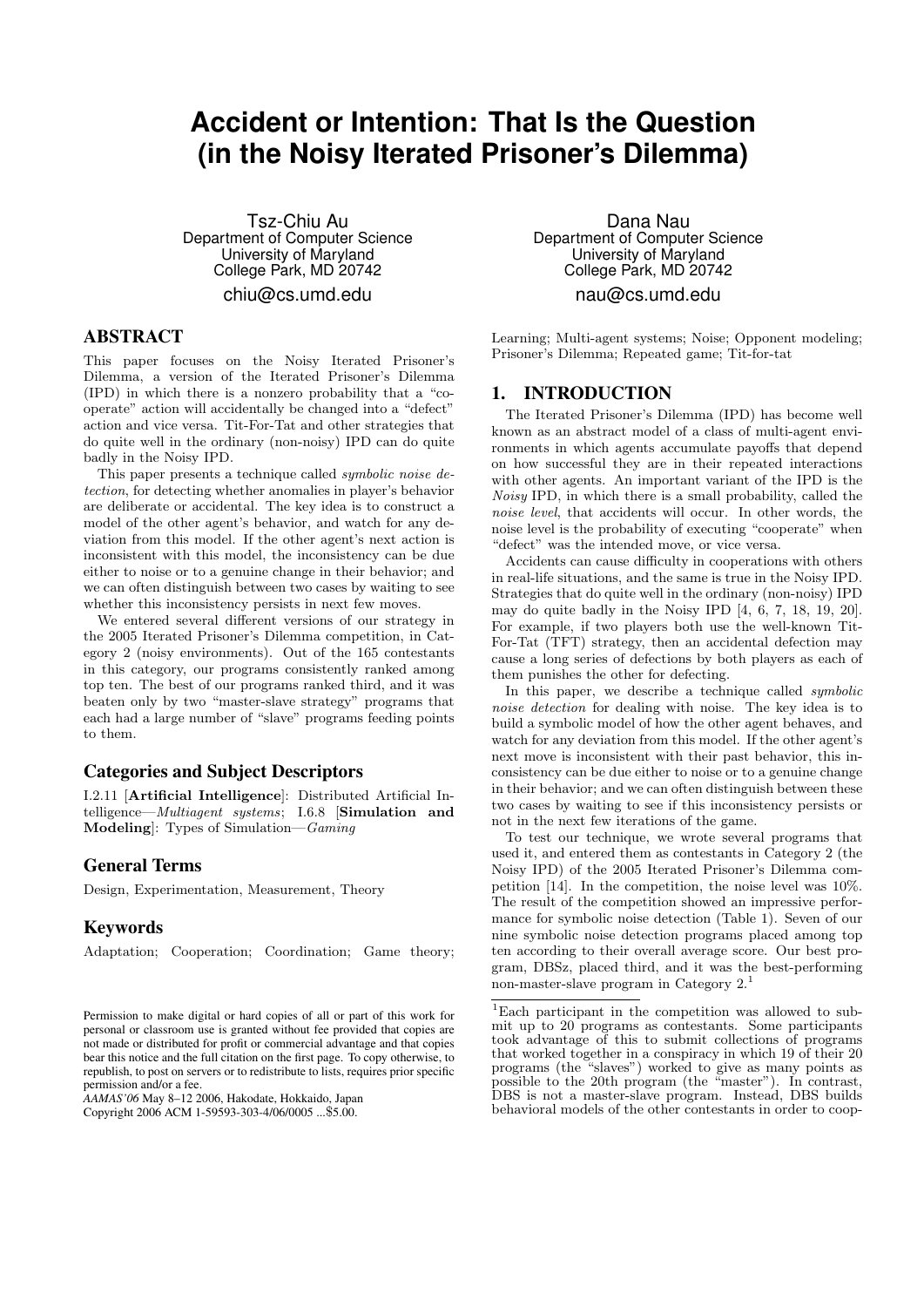This paper describes the design of DBS, particularly the implementation of the symbolic noise detection in DBS. Section 2 presents the motivation for the approach, Section 3 gives the basic definitions, and Section 4 gives an overview of how DBS works. Section 5 how the opponent modeling is done and in particular the symbolic noise detection works. Section 6 discusses DBS's performance in the 2005 Iterated Prisoner's Dilemma competition, and contrasts DBS to the notorious master-and-slaves strategy. Section 7 discusses related work, and Section 8 is the conclusion.

# 2. MOTIVATION AND APPROACH

The techniques used in DBS are motivated by a British army officer's story that was quoted in [3, page 40]:

I was having tea with A Company when we heard a lot of shouting and went out to investigate. We found our men and the Germans standing on their respective parapets. Suddenly a salvo arrived but did no damage. Naturally both sides got down and our men started swearing at the Germans, when all at once a brave German got onto his parapet and shouted out: "We are very sorry about that; we hope no one was hurt. It is not our fault. It is that damned Prussian artillery." (Rutter 1934, 29)

Such an apology was an effective way of resolving the conflict and preventing a retaliation because it told the British that the salvo was not the intention of the German infantry, but instead was an unfortunate accident that the German infantry did not expect nor desire. The reason why the apology was convincing was because it was consistent with the German infantry's past behavior. The British had was ample evidence to believe that the German infantry wanted to keep the peace just as much as the British infantry did.

More generally, an important question for conflict prevention in noisy environments is whether a misconduct is intentional or accidental. A deviation from the usual course of action in a noisy environment can be explained in either way. If we form the wrong belief about which explanation is correct, our response may potentially destroy our long-term relationship with the other player. If we ground our belief on evidence accumulated before and after the incident, we should be in a better position to identify the true cause and prescribe an appropriate solution. To accomplish this, DBS uses the following key techniques:

- 1. Learning about the other player's strategy. DBS uses an induction technique to identify a set of rules that model the other player's recent behavior. The rules give the probability that the player will cooperate under different situations. As DBS learns these probabilities during the game, it identifies a set of deterministic rules that have either 0 or 1 as the probability of cooperation.
- 2. Detecting noise. DBS uses the above rules to detect anomalies that may be due either to noise or a genuine change in the other player's behavior. If a move is different from what the deterministic rules predict, this inconsistency triggers an evidence collection process that will monitor the persistence of the inconsistency in the next few iterations of the game. The

erate with them as effectively as possible.

purpose of the evidence-collection process is to determine whether the violation is likely to be due to noise or to a change in the other player's policy.

3. Temporarily tolerating possible misbehaviors by the other player. Until the evidence-collection process finishes, DBS assumes that the other player's behavior is still as described by the deterministic rules. Once the evidence collection process has finished, DBS decides whether to believe the other player's behavior has changed, and updates the deterministic rules accordingly.

Since DBS emphasizes the use of deterministic behaviors to distinguish noise from the change of the other player's behavior, it works well when the other player uses a pure (i.e., deterministic) strategy or a strategy that makes decisions deterministically most of the time. Fortunately, deterministic behaviors are abundant in the Iterated Prisoner's Dilemma. Many well-known strategies, such as TFT and GRIM, are pure strategies. Some strategies such as Pavlov or Win-Stay, Lose-Shift strategy (WSLS) [15, 16, 17, 21] are not pure strategies, but a large part of their behavior is still deterministic. The reason for the prevalence of determinism is discussed by Axelrod in [2]: clarity of behavior is an important ingredient of long-term cooperation. A strategy such as TFT benefits from its clarity of behavior, because it allows other players to make credible predictions of TFT's responses to their actions. We believe the success of our strategy in the competition is because this clarity of behavior also helps us to fend off noise.

The results of the competition show that the techniques used in DBS are indeed an effective way to fend off noise and maintain cooperation in noisy environments. When DBS defers judgment about whether the other player's behavior has changed, the potential cost is that DBS may not be able to respond to a genuine change of the other player's behavior as quickly as possible, thus losing a few points by not retaliating immediately. But this delay is only temporary, and after it DBS will adapt to the new behavior. What is more important is that the techniques used in DBS greatly reduce the probability that noise will cause it to end a cooperation and fall into a mutual-defect situation. Our experience has been that it is hard to re-establish cooperation from a mutual-defection situation, so it is better avoid getting into mutual defection situations in the first place. When compared with the potential cost of ending an cooperation, the cost of temporarily tolerating some defections is worthwhile.

Temporary tolerance also benefits us in another way. In the noisy Iterated Prisoner's Dilemma, there are two types of noise: one that affects the other player's move, and the other affects our move. While our method effectively handles the first type of noise, it is the other player's job to deal with the second type of noise. Some players such as TFT are easily provoked by the second type of noise and retaliate immediately. Fortunately, if the retaliation is not a permanent one, our method will treat the retaliation in the same way as the first type of noise, thus minimizing its effect.

### 3. DEFINITIONS

### 3.1 Iterated Prisoner's Dilemma with Noise

In the Iterated Prisoner's Dilemma, two players play a finite sequence of classical prisoner's dilemma games, whose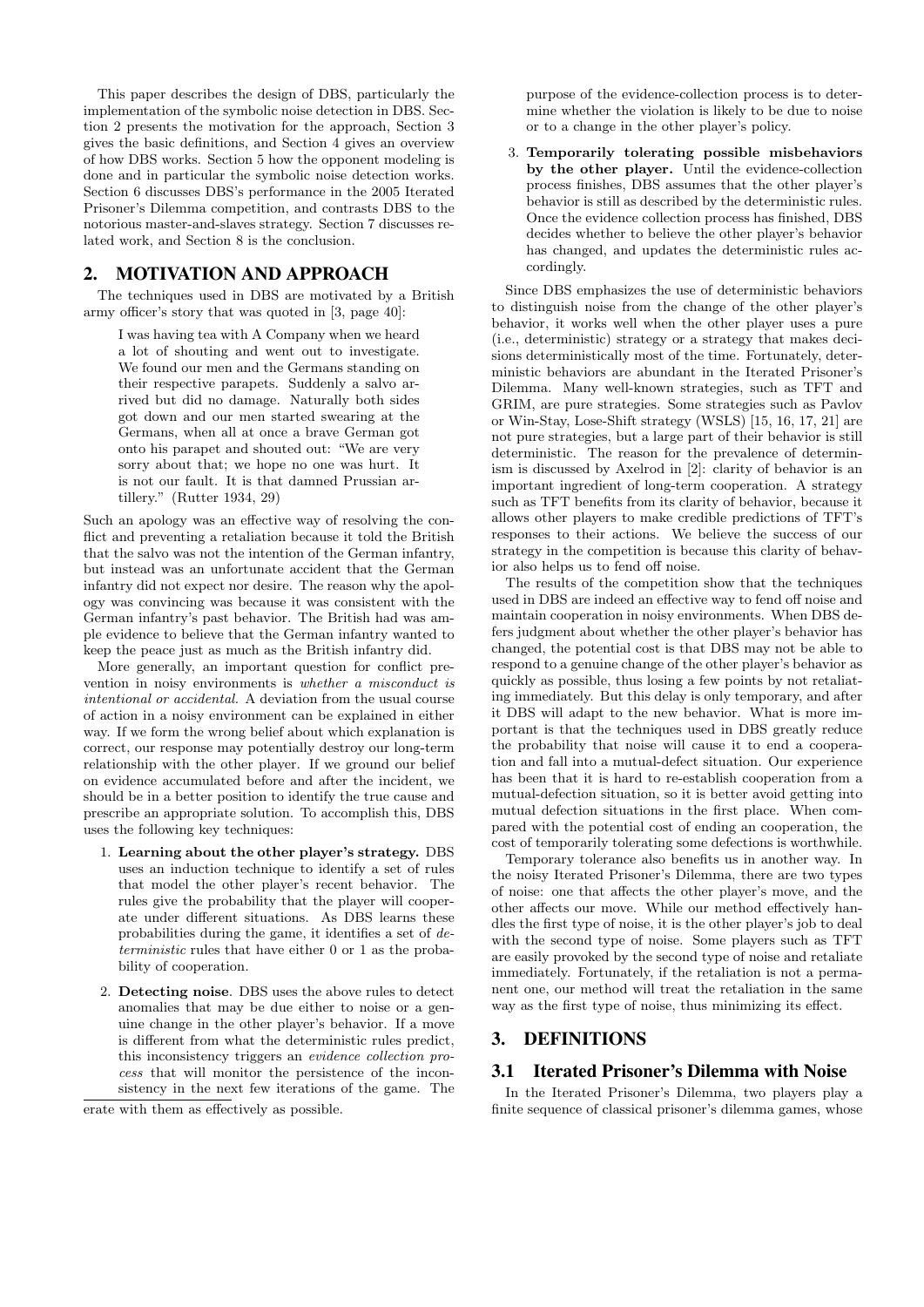payoff matrix is:

|          |                     | Player 2                        |                                          |  |
|----------|---------------------|---------------------------------|------------------------------------------|--|
|          |                     | Cooperate                       | Defect                                   |  |
| Player 1 | Cooperate<br>Defect | (ucc,ucc)<br>$(u_{DC}, u_{CD})$ | $(u_{CD}, u_{DC})$<br>$(u_{DD}, u_{DD})$ |  |

where  $u_{DC} > u_{CC} > u_{DD} > u_{CD}$  and  $2u_{CC} > u_{DC} + u_{CD}$ . In the competition,  $u_{DC}$ ,  $u_{CC}$ ,  $u_{DD}$  and  $u_{CD}$  are 5, 3, 1 and 0, respectively.

At the beginning of the game, each player knows nothing about the other player and does not know how many iterations it will play. In each iteration, each player chooses either to cooperate  $(C)$  or defect  $(D)$ , and their payoffs in that iteration are as shown in the payoff matrix. We call this decision a *move*, hence  $\{C, D\}$  is the set of possible moves. After both players choose a move, they will each be informed of the other player's move before the next iteration begins.

If  $a_k, b_k \in \{C, D\}$  are the moves of Player 1 and Player 2 in iteration k, then we say that  $(a_k, b_k)$  the *outcome* of iteration  $k$ . If there are  $N$  iterations in a game, then the total scores for Player 1 and Player 2 are  $\sum_{1 \leq k \leq N} u_{a_k b_k}$ and  $\sum_{1 \leq k \leq N} u_{b_k a_k}$ , respectively.

The  $N$ oisy Iterated Prisoner's Dilemma is a variant of the Iterated Prisoner's Dilemma in which there is a small probability called the *noise level*<sup>2</sup> that a player's moves will be mis-implemented. The noise level is the probability of executing  $C$  when  $D$  was the intended move, or vice versa. The incorrect move is recorded as the player's move, and determines the outcome of the iteration.<sup>3</sup> Furthermore, neither player has any way of knowing whether the other player's move was executed correctly or incorrectly.<sup>4</sup>

#### 3.2 Strategies and Policies

A history  $H$  of length  $k$  is the sequence of outcomes of all iterations up to and including iteration  $k$ . We write  $H = \langle (a_1, b_1), (a_2, b_2), \ldots, (a_k, b_k) \rangle$ . We let  $\mathcal{H}$  =  $\{(C, C), (C, D), (D, C), (D, D)\}^*$  be the set of all possible histories. A *strategy*  $M : \mathcal{H} \to [0,1]$  associates with each history H a number  $M(H) \in [0, 1]$  called the *degree of cooperation.*  $M(H)$  is the probability that M chooses to cooperate at iteration  $k + 1$ , where k is H's length.

As an example, suppose the Player 2 is TFT. We can model this as a function  $M_{TFT}$  such that  $M_{TFT}(H) = 1$  if H's length is zero or  $a_k = C$ , and  $M_{TFT}(H) = 0$  otherwise.

A condition  $Cond: \mathcal{H} \rightarrow \{\textsf{True}, \textsf{False}\}$  is a mapping from histories to boolean values. A history H satisfies a condition Cond if  $Cond(H)$  = True. A policy schema is a set of conditions such that each history in  $H$  satisfies exactly one of the conditions. A *rule* is a pair  $(Cond, p)$  which we will write as  $Cond \rightarrow p$ , where Cond is a condition and p is a degree of cooperation. A *policy* is a set of rules whose conditions constitute a policy schema. We will use a policy to approximate the behavior exhibited by a strategy.

```
Procedure DerivedBeliefStrategy()
1. R_d \leftarrow R_{TFT} // the default rule set
2. R_c \leftarrow \emptyset // the current rule set
3. a_0 \leftarrow C ; b_0 \leftarrow C ; H \leftarrow \langle (a_0, b_0) \rangle; \pi = R_d4. a_1 \leftarrow \text{MoveGen}(\pi, H); k \leftarrow 1; v \leftarrow 05. Loop until the end of the game
6. Output a_k and obtain the other player's move b_k\frac{7}{8}.
         r^+ \leftarrow ((a_{k-1}, b_{k-1}) \rightarrow b_k)8. r^- \leftarrow ((a_{k-1}, b_{k-1}) \rightarrow (\{C, D\} \setminus \{b_k\}))<br>
9. If r^+, r^- \notin R_c10. If ShouldPromote(r^+) = true, insert r^+ into R_c.
11. If r^+ \in R_c, set the violation count of r^+ to zero
12. If r^- \in R_c and ShouldDemote(r^-) = true<br>13. R_d \leftarrow R_c \cup R_d; R_c \leftarrow \emptyset; v \leftarrow 013. R_d \leftarrow R_c \cup R_d; R_c \leftarrow \emptyset; v \leftarrow 0<br>14. If r^- \in R_d, then v \leftarrow v + 1If r^- ∈ R_d, then v \leftarrow v + 115. If v > RejectThreshold, or (r^+ \in R_c and r^- \in R_d)16. R_d \leftarrow \emptyset; v \leftarrow 0<br>17. R_n \leftarrow \{(C \rightarrow v')\}\17. R_p \leftarrow \{(C \rightarrow p') \in \psi_{k+1} : C \text{ not appear in } R_c \text{ or } R_d\}18. \pi \leftarrow R_c \cup R_d \cup R_p // R_p is the probabilistic rule set
19. H \leftarrow \langle H, (a_k, b_k) \rangle; a_{k+1} \leftarrow \textsf{MoveGen}(\pi, H) ; k \leftarrow k+1
```
Figure 1: An outline of the DBS strategy. ShouldPromote first increases  $r^+$ 's promotion count, and then if  $r^{+}$ 's promotion count exceeds the promotion threshold, ShouldPromote returns true and resets  $r^{+}$ 's promotion count. Likewise, ShouldDemote first increases  $r^{-1}$ 's violation count, and then if  $r^{-1}$ s violation count exceeds the violation threshold, ShouldPromote returns true and resets  $r^{-1}$ s violation count.  $\psi_{k+1}$  in Line 17 is calculated from Equation 1.

We can model  $M_{TFT}$  as a policy as follows: we write  $Cond = (a, b)$  as a condition about the outcomes of the last iteration of a history, such that  $Cond(H)$  = True if and only if  $a_k = a$  and  $b_k = b$ . For simplicity, if the length of H is zero, then  $Cond(H)$  = True if and only if  $a = C$  and  $b = C$ . The policy for  $M_{TFT}$  is  $R_{TFT} = \{(C, C) \rightarrow 1.0, (C, D) \rightarrow$  $1.0, (D, C) \rightarrow 0.0, (D, D) \rightarrow 0.0$ .

### 4. DERIVED BELIEF STRATEGY

Figure 1 outlines the DBS strategy. DBS maintains a hypothesized policy to model the other player's strategy. DBS initially assumes that the other player's policy is TFT, but at each iteration of the game, DBS updates the hypothesized policy according to how the player has actually played. Section 5 describes how the updating works.

DBS uses the current hypothesized policy to decide what move to make. For this, it uses the MoveGen procedure on line 4 of the figure. MoveGen is bascially a game-tree search procedure for maximizing DBS's utility, assuming that the hypothesized policy  $\pi$  does not change. We omit the details due to lack of space; for details see [1].

An important question is how large a policy schema to use for the hypothesized policy. If the other player's strategy is complicated and the policy schema is too small, the policy schema won't provide enough detail to give useful predictions of the other player's behavior. But if the policy schema is too large, DBS will be unable to compute an accurate approximation of each rule's degree of cooperation, because the number of iterations in the game will be too small. In the competition, we used a policy schema of size 4:  $\{(C, C), (C, D), (D, C), (D, D)\}.$  We have found this to be good enough for modeling a large number of strategies.

 $\overline{^{2}$ The noise level in the competition was 0.1.

<sup>3</sup>Hence, a mis-implementation is different from a misperception, which would not change the outcome of the iteration. The competition included mis-implementations but no misperceptions.

<sup>&</sup>lt;sup>4</sup>As far as we know, the definitions of "mis-implementation" used in the existing literature are ambiguous about whether either of the players should know that an action has been mis-executed.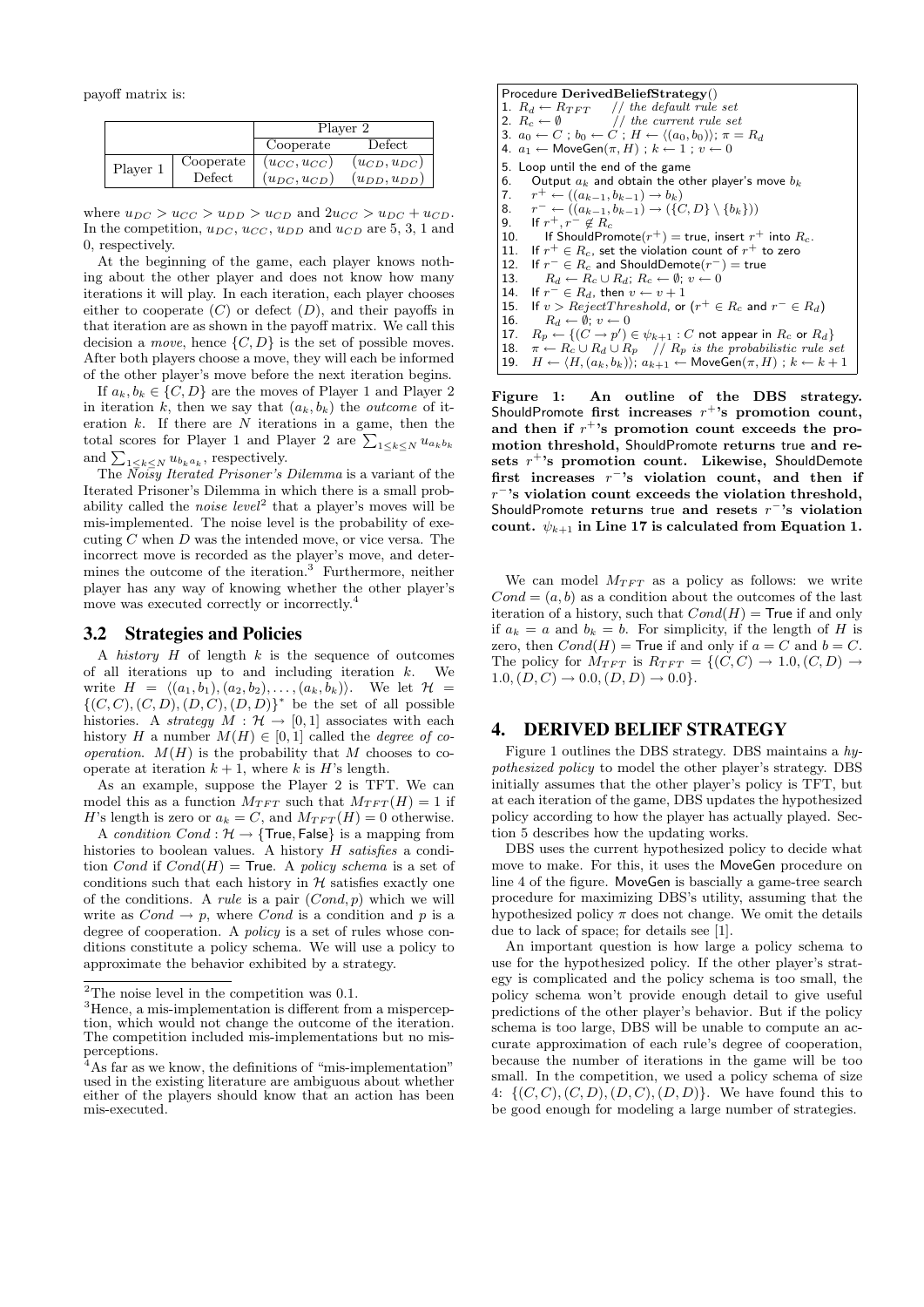# 5. LEARNING HYPOTHESIZED POLI-CIES IN NOISY ENVIRONMENTS

We now describe how DBS learns another player's strategy. Section 5.1 describes how DBS maintains a discounted frequency for each behavior: instead of keeping an ordinary frequency count, DBS applies discount factors based on how recent each occurrence of the behavior was. Sections 5.2–5.5 describe why discounted frequencies alone are not sufficient to deal with noise, and how DBS uses symbolic noise detection and temporary tolerance to help overcome the difficulty.

### 5.1 Learning by Discounted Frequencies

Given a history  $H = \{(a_1, b_1), (a_2, b_2), \ldots, (a_k, b_k)\}\$ , a real number  $\alpha$  between 0 and 1 (called the *discount fac*tor), and an initial hypothesized policy  $\pi_0 = \{Cond_1 \rightarrow$  $p_1^0, Cond_2 \rightarrow p_2^0, \ldots, Cond_n \rightarrow p_n^0$  whose policy schema is  $C = \{Cond_1, Cond_2, \ldots, Cond_n\}$ , the probabilistic policy at iteration  $k + 1$  is  $\psi_{k+1} = \{Cond_1 \rightarrow p_1^{k+1}, Cond_2 \rightarrow$  $p_2^{k+1}, Cond_n \to p_n^{k+1}$ , where  $p_i^{k+1}$  is computed by the following equation:

$$
p_i^{k+1} = \frac{\sum_{0 \le j \le k} (\alpha^{k-j} g_j)}{\sum_{0 \le j \le k} (\alpha^{k-j} f_j)}
$$
(1)

and where

$$
g_j = \begin{cases} p_i^0 & \text{if } j = 0, \\ 1 & \text{if } 1 \le j \le k, \text{Cond}_i(H_{j-1}) = \text{True and } b_j = C, \\ 0 & \text{otherwise;} \end{cases}
$$
  

$$
f_j = \begin{cases} p_i^0 & \text{if } j = 0, \\ 1 & \text{if } 1 \le j \le k, \text{Cond}_i(H_{j-1}) = \text{True,} \\ 0 & \text{otherwise;} \end{cases}
$$
  

$$
H_{j-1} = \begin{cases} \emptyset & \text{if } j = 1, \\ \{(a_1, b_1), (a_2, b_2), \dots, (a_{j-1}, b_{j-1})\} & \text{otherwise.} \end{cases}
$$

In short, the current history  $H$  has  $k + 1$  possible prefixes, and  $f_i$  is bascially a boolean function indicating whether the prefix of H up to the  $j - 1$ 'th iteration satisfies Cond<sub>i</sub>.  $g_j$ is a restricted version of  $f_i$ .

When  $\alpha = 1$ ,  $p_i$  is approximately equal to the frequency of the occurrence of  $Cond_i \rightarrow p_i$ . When  $\alpha$  is less than 1,  $p_i$ becomes a weighted sum of the frequencies that gives more weight to recent events than earlier ones. For our purposes, it is important to use  $\alpha < 1$ , because it may happen that the other player changes its behavior suddenly, and therefore we should forget about its past behavior and adapt to its new behavior (for instance, when GRIM is triggered). In the competition, we used  $\alpha = 0.75$ .

It is important to have a good initial hypothesized strategy because at the beginning of the game the history is not long enough for us to derive any meaningful information about the other player's strategy. In the competition, the initial hypothesized policy is TFT:  $\{(C, C) \rightarrow 1.0, (C, D) \rightarrow$  $1.0, (D, C) \rightarrow 0.0, (D, D) \rightarrow 0.0$ .

### 5.2 The Deficiency of using Discounted Frequency to Deal with Noise

It may appear that the probabilistic policy learnt by the discounted-frequency learning technique should be inherently capable of tolerating noise, because it takes many, if not all, moves in the history into account: if the number of terms in the calculation of the average or weighted average is large enough, the effect of noise should be small. However,

there is a problem with this reasoning: it neglects the effect of multiple occurences of noise within a small time interval.

A mis-implementation that alters the move of one player would distort an established pattern of behavior observed by the other player. The general effect of such distortion to the Equation 1 is hard to tell—it varies with the value of the paramters and the history. But if several distortions occur within a small time interval, the distortion may be big enough to alter the probabilistic policy and hence change our decision about what move to make. This change of decision may potentially destroy an established pattern of mutual cooperation between the players.

At first glance, it might seem rare for several noise events to occur at nearly the same time. But if the game is long enough, the probability of it happening can be quite high. The probability of getting two noise events in two consecutive iterations out of a sequence of i iterations can be computed recursively as  $X_i = p(p + qX_{i-2}) + qX_{i-1}$ , providing that  $X_0 = X_1 = 0$ , where p is the probability of a noise event and  $q = 1 - p$ . In the competition, the noise level was  $p = 0.1$  and  $i = 200$ , which gives  $X_{200} = 0.84$ . Similarly, the probabilities of getting three and four noises in consecutive iterations are 0.16 and 0.018, respectively.

In the 2005 competition, there were 165 players, and each player played each of the other players five times. This means every player played 825 games. On average, there were 693 games having two noises in two consecutive iterations, 132 games having three noises in three consecutive iterations, and 15 games having four noises in four consecutive iterations. Clearly, we did not want to ignore situations in which several noises occur nearly at the same time.

The symbolic noise detection and temporary tolerance outlined in Section 2 provide a way to reduce the amount of susceptibility to multiple occurrences of noise in a small time interval. The basic idea is to partition the set of rules in the current hypothesized policy into two sets: the set of deterministic rules (whose degrees of cooperation are either zero or one) and the set of probabilistic rules (whose degrees of cooperation are between zero and one). The deterministic rules are then used to detect noise in the way that we mentioned in Section 2.

In the following subsections, we first present the induction technique we used to identify the deterministic rules in the other player's behavior. Then we describe the evidencecollection process in the symbolic noise detection. After that, we discuss how to cope with the ignorance of the other player's new behavior when the evidence-collection process decides that there is a change in the other player's behavior.

### 5.3 Identifying Deterministic Rules Using Induction

As we discussed in Section 2, deterministic behaviors are abundant in the Iterated Prisoner's Dilemma. Deterministic behaviors can be modeled by deterministic rules, whereas random behavior would require probabilistic rules.

Deterministic rules have only two possible degrees of cooperation: zero or one. Therefore, there should be ways to learn deterministic rules that are much faster than the discounted frequency method described earlier. For example, if we knew at the outset which rules were deterministic, it would take only one occurrence to learn each of them: each time the condition of a deterministic rule was satisfied, we could assign a degree of cooperation of 1 or 0 depending on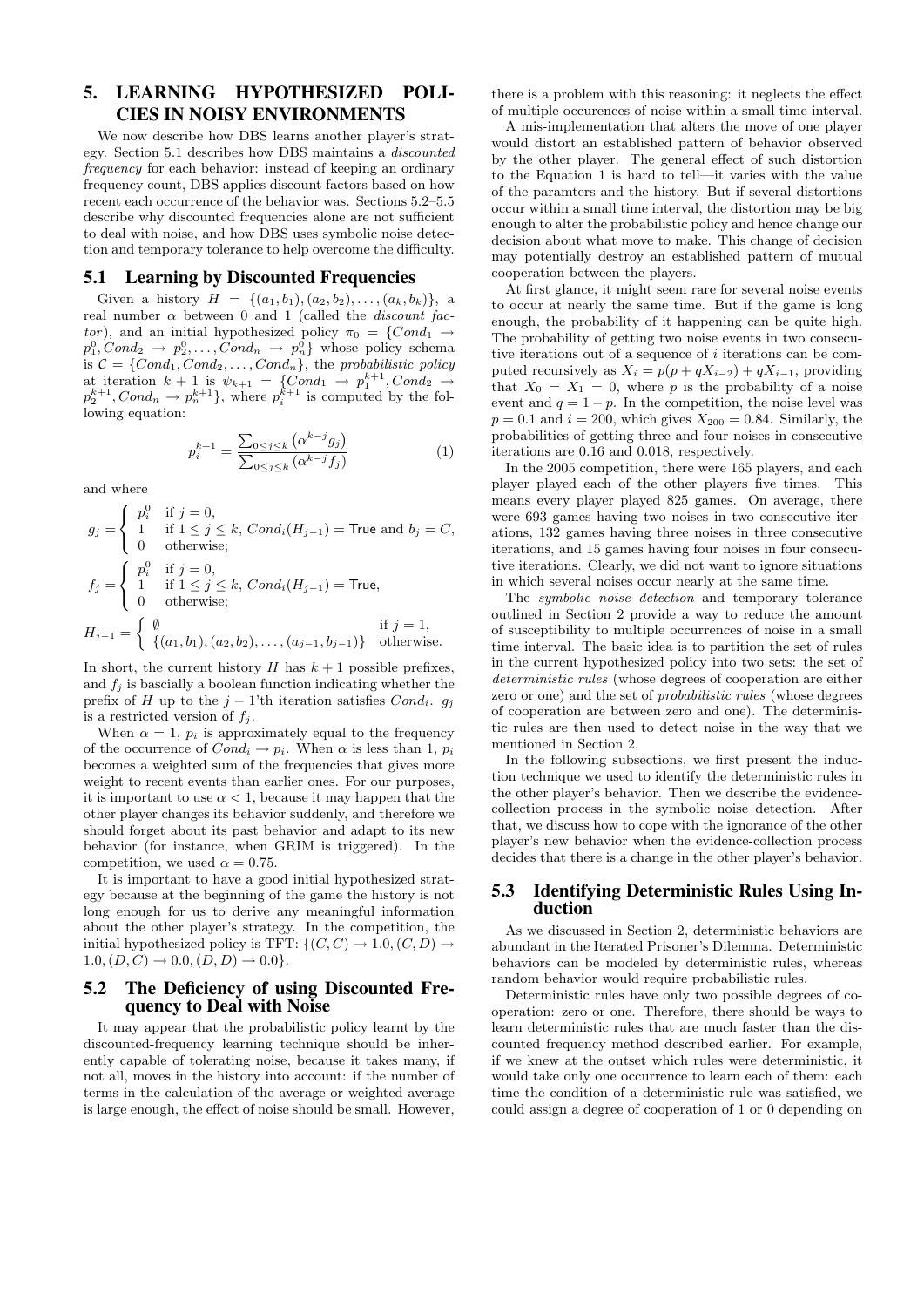

Figure 2: Learning speeds of the induction method and the discounted frequency method when the other player always cooperates. The initial degree of cooperation is zero, the discounted rate is 0.75, and the promotion threshold is 3.

whether the player's move was C or D.

The trick, of course, is to determine which rules are deterministic. We have developed an inductive-reasoning method to distinguish deterministic rules from probabilistic rules during learning and to learn the correct degree of cooperation for the deterministic rules.

In general, induction is the process of deriving general principles from particular facts or instances. To learn deterministic rules, the idea of induction can be used as follows. If a certain kind of behavior occurs repeatedly several times, and during this period of time there is no other behavior that contradicts to this kind of behavior, then we will hypothesize that the chance of the same kind of behavior occurring in the next few iterations is pretty high, regardless of how the other player behaved in the remote past.

More precisely, let  $K \geq 1$  be a number which we will call the promotion threshold. Let  $H =$  $\langle (a_1, b_1), (a_2, b_2), \ldots, (a_k, b_k) \rangle$  be the current history. For each condition  $Cond_j \in \mathcal{C}$ , let  $I_j$  be the set of indexes such that for all  $i \in I_j$ ,  $i \leq k$  and  $Cond_j(\langle (a_1, b_1), (a_2, b_2), \ldots, (a_i, b_i)\rangle)$  = True. Let  $\hat{I}_j$  be the set of the largest K indexes in  $I_j$ . If  $|I_j| \geq K$  and for all  $i \in \hat{I}_i, b_{i+1} = C$  (i.e., the other player chose C when the previous history up to the *i*'th iteration satisties  $Cond_i$ ), then we will hypothesize that the other player will choose C whenever  $Cond_i$  is satisfied; hence we will use  $Cond_i \rightarrow 1$ as a deterministic rule. Likewise, if  $|I_j| \geq K$  and for all  $i \in \hat{I}_j, b_{i+1} = D$ , we will use  $Cond_j \rightarrow 0$  as a deterministic rule. See Line 7 to Line 10 in Figure 1 for an outline of the induction method we use in DBS.

The induction method can be faster at learning deterministic rules than the discounted frequency technique (see Figure 2). A faster learning speed allows us to infer the deterministic rules with a shorter history. The promotion threshold  $K$  controls the speed of the identification of deterministic rules. The larger the value of  $K$ , the slower the speed of identification, but the less likely we will mistakenly hypothesize that the other player's behavior is deterministic.

### 5.4 Symbolic Noise Detection and Temporary Tolerance in DBS

Once DBS has identified the set of deterministic rules, it can readily use them to detect noise. As we said earlier, if the other player's move violate a deterministic rule, it can be

caused either by noise or by a change in the other player's behavior, and DBS uses an evidence collection process to figure out which is the case. More precisely, once a deterministic rule  $Cond_i \rightarrow o_i$  is violated (i.e., the history up to the previous iteration satisfies  $Cond_i$  but the other player's move in the current iteration is different from  $o_i$ ), DBS keeps the violated rule but marks it as violated. Then DBS starts an evidence collection process that in the implementation of our competition entries is a violation counting: for each violated probabilistic rule DBS maintains a counter called the violation count to record how many violations of the rule have occurred (Line 12). In the subsequent iterations, DBS increases the violation count by one every time a violation of the rule occurs. However, if DBS encounters a positive example of the rule, DBS resets the violation count to zero and unmark the rule (Line 11). If any violation count excesses a threshold called the violation threshold, DBS concludes that the violation is not due to noise; it is due to a change of the other player's behavior. In this case, DBS invokes a special procedure (described in Section 5.5) to handle this situation (Line 13).

The drawback of the discount frequency method is that it fails to deal with several misinterpretations caused by noise within a small time interval. The way to avoid this drawback is to set a larger violation threshold. But if the threshold is too large, it will slow down the speed of adaptation to changes in the other player's behavior. In the competition, we entered DBS several times with several different violation thresholds; and in the one that performed the best, the violation threshold was 4.

### 5.5 Coping with Ignorance of the Other Player's New Behavior

When the evidence collection process detects a change in the other player's behavior, DBS knows little about the other player's new behavior. How DBS copes with this ignorance is critical to its success.

DBS maintains two sets of deterministic rules: the current rule set  $R_c$  and the *default rule set*  $R_d$ . Symbolic noise detection and temporary tolerance makes use of the rules in  $R_c$  but not the rules in  $R_d$ . However, DBS makes use of the rules in both  $R_c$  and  $R_d$  when DBS decides the next move (Line 18). More precisely, when DBS constructs a hypothesized policy  $\pi$  for move generation, it uses every rule in  $R_c$  and  $R_d$ . In addition, for any missing rule (i.e., the rule those condition are different from any rule's condition in  $R_c$ or  $R_d$ ), we regard it as a probabilistic rule and approximate its degree of cooperation by Equation 1 (Line 17). These probabilistic rules form the probabilistic rule set  $R_p \subseteq \psi_{k+1}$ .

The default rule set is designed to be *rejected*: we maintain a violation count to record the number of violations to any rule in  $R_d$ . Every time any rule in  $R_d$  is violated, the violation count increased by 1 (Line 14). Once the violation count exceeds a rejection threshold, we drop the default rule set entirely (set it to an empty set) and reset the violation count (Line 15 and Line 16). We also reject  $R_d$  whenever any rule in  $R_c$  contradicts any rule in  $R_d$  (Line 15).

At the beginning of a game,  $R_d$  is  $R_{TFT}$  and  $R_c$  is empty (Line 1 and Line 2). While DBS can insert any newly found deterministic rule in  $R_c$ , it insert rules into  $R_d$  only when the evidence collection process detects a change of the other player's behavior. When it happens, DBS copies all the rules in  $R_c$  to  $R_d$ , and then set  $R_c$  to an empty set (Line 13).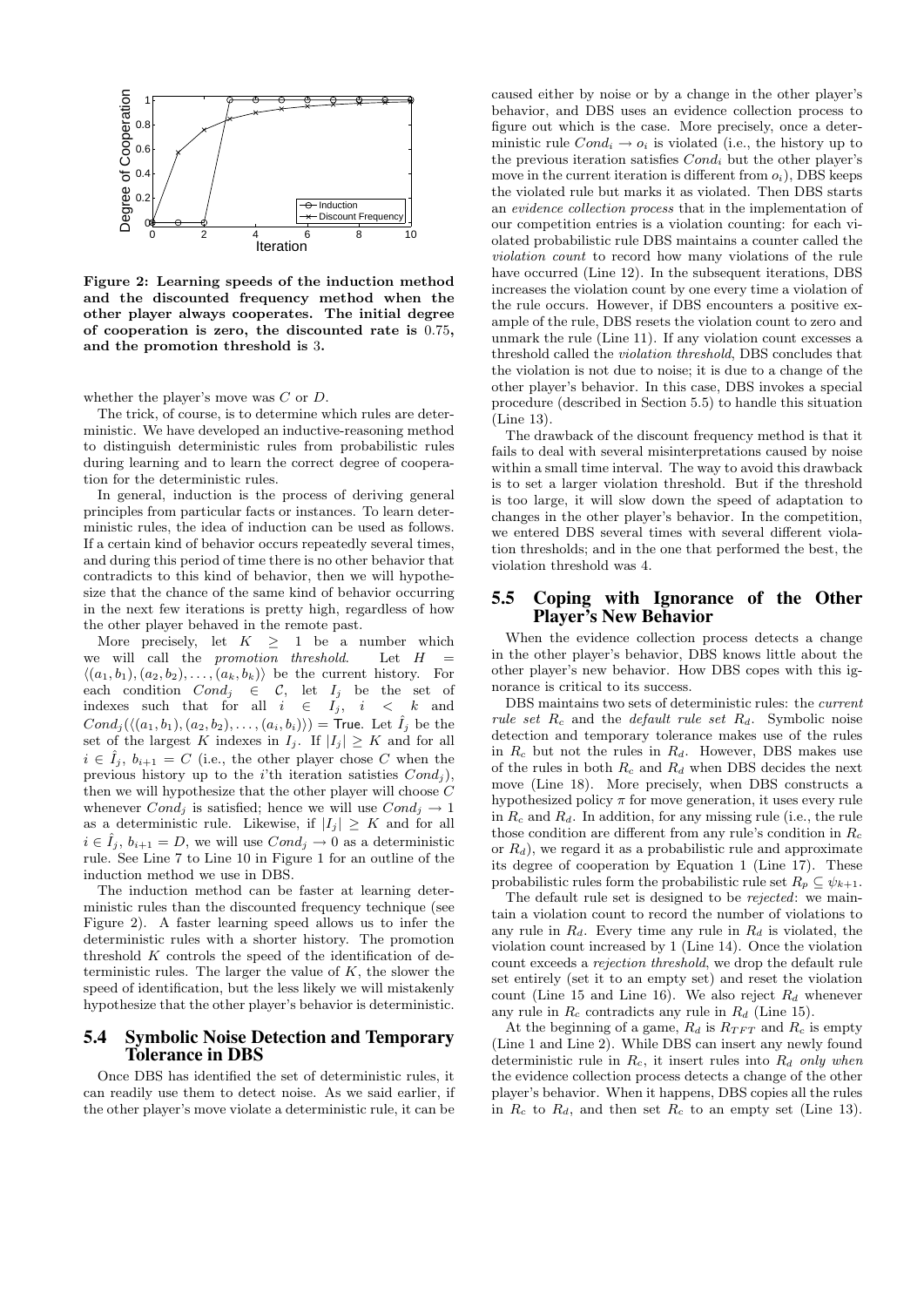| $\operatorname{Rank}$ | Program             | Avg. score |  |  |
|-----------------------|---------------------|------------|--|--|
| 1                     | <b>BWIN</b>         | 433.8      |  |  |
| 2                     | IMM01               | 414.1      |  |  |
| 3                     | $\rm DBSz$          | 408.0      |  |  |
| 4                     | $\rm DBSy$          | 408.0      |  |  |
| 5                     | <b>DBSpl</b>        | 407.5      |  |  |
| 6                     | $\rm DBSx$          | 406.6      |  |  |
| 7                     | DBSf                | 402.0      |  |  |
| 8                     | DBStft              | 401.8      |  |  |
| 9                     | <b>DBSd</b>         | 400.9      |  |  |
| 10                    | lowESTFT_classic    | 397.2      |  |  |
| 11                    | <b>TFTIm</b>        | 397.0      |  |  |
| 12                    | Mod                 | 396.9      |  |  |
| 13                    | <b>TFTIz</b>        | 395.5      |  |  |
| 14                    | <b>TFTIc</b>        | 393.7      |  |  |
| 15                    | $_{\rm{DBSe}}$      | 393.7      |  |  |
| 16                    | <b>TTFT</b>         | 393.4      |  |  |
| 17                    | TFTIa               | 393.3      |  |  |
| 18                    | TFTIb               | 393.1      |  |  |
| 19                    | TFTIx               | 393.0      |  |  |
| 20                    | mediumESTFT_classic | 392.9      |  |  |

Table 1: Scores of the top 20 programs, averaged over the five runs in Competition 2.

We preserve the rules in  $R_c$  mainly for sake of providing a smooth transition: we don't want to convert all deterministic rules to probabilistic rules at once, as it might suddenly alter the course of our moves and lead to uncertain outcomes. Furthermore, some of these rules may still hold, and we don't want to learn them from scratch.

### 6. COMPETITION RESULTS

The 2005 IPD Competition was actually a set of four competitions, each for a different version of the IPD. The one for the Noisy IPD was Competition 2, which used a noise level of 0.1.

Within Competition 2 there were five runs of 200 iterations each. Table 1 shows the average scores of the top twenty programs, averaged over the five runs. The competition website at http://www.prisoners-dilemma.com gives a more extensive set of tables showing each program's ranking for each of the five runs.

We entered nine different versions of DBS into the competition, each with a different set of parameters or different implementation. The one that performed best was DBSz, which makes use of the set of features we mentioned in this paper. Versions of DBS that had fewer features or additional features than DBSz did not do as well, but all nine of versions of DBS were in the top 25, and they dominated the top ten places. This implies that DBS's performance is insensitive to the parameters in the programs and the implementation details of an individual program.

DBSz is ranked third in the table; it lost only to BWIN and IMM01. BWIN and IMM01 both used the master-andslaves strategy, in which a collection of *slave* programs sacrifice their own performance in order to give as many points as possible to another program called the master program.

Each participant was allowed to submit 20 programs. Each of the three master-and-slaves strategies (the third one, CNGF, was not good enough to make it into our table) has one master and 19 slaves. At the start of a run, the master and slaves would each make a series of moves using a predefined protocol, in order to identify themselves to each other.

From then on, the master program would always play "defect" when playing with the slaves and the slave programs would always play "cooperate" when playing with the master, so that the master would gain the highest possible payoff at each iteration. Furthermore, a slave would alway plays "defect" when playing with a program other than the master, in order to try to minimize that player's score.

DBS does not use a master-slave strategy, nor does it conspire with other programs in any other way. Nonetheless, DBS remained competitive with the master-slave strategies in the competition, and performed much better than the master-slave strategies if the score of each master is averaged with the scores of its slaves. In particular, the average score for BWIN and its slaves was 379.9, and the average score for IMM01 and its slaves was 351.7. Furthermore, a more extensive analysis [1] shows that if the size of each masterand-slaves team had been limited to less than 10, DBSz would have outperformed the best master-slave strategy in the competition, even without averaging the score of each master with its slaves.

To show the destructive effect of the master-and-slaves strategies, Table 2 gives the percentages of each of the four possible outcomes when any program from one group plays with any program from another group. Note that:

- When BWIN and IMM01 play with their slaves, about  $64\%$  and  $47\%$  of the outcomes are  $(D, C)$ , but when nonmaster-and-slave strategies play with each other, only 19% of the outcomes are  $(D, C)$ .
- When the slave programs play with non-master-andslaves programs, over 60% of outcomes are  $(D, D)$ , but when non-master-and-slaves programs play with other non-master-and-slaves programs, only 31% of the outcomes are  $(D, D)$ .
- The master-and-slaves strategies decrease the overall percentage of  $(C, C)$  from 31% to 13%, and increase the overall percentage of  $(D, D)$  from 31% to 55%.

Next, we consider how DBSz performs against TFT and TFTT, (the latter, Tit-For-Two-Tats, is like TFT except that it retaliates only when the other player defected in both of the last two iterations).

• Table 2 shows that when playing with another cooperative

Table 2: Percentages of different outcomes. "All but  $M\mathcal{C}S$ " means all 105 programs that did not use master-and-slaves strategies, and "all" means all 165 programs in the competition.

|                 | Player 1   Player 2     | (C, C) | (C, D) | (D, C) | (D,D)  |
|-----------------|-------------------------|--------|--------|--------|--------|
| <b>BWIN</b>     | BWIN's slaves           | 12%    | $5\%$  | 64\%   | 20%    |
| IMM01           | IMM01's slaves          | 10%    | $6\%$  | 47%    | 38%    |
| <b>CNGF</b>     | CNGF's slaves           | $2\%$  | 10%    | 10%    | 77%    |
| BWIN's slaves   | all but M&S             | $5\%$  | $9\%$  | 24\%   | 62\%   |
| IMM01's slaves  | all but M&S             | 7%     | $9\%$  | 23\%   | 61\%   |
| $CNGF's$ slaves | all but M&S             | $4\%$  | 8%     | 24%    | 64\%   |
| TFT             | all but M&S             | 33%    | 20%    | 20%    | 27%    |
| $\rm DBSz$      | all but M&S             | 54%    | 15%    | 13%    | 19%    |
| TFTT            | all but M&S             | 55%    | 20%    | 11%    | 14%    |
| <b>TFT</b>      | all.                    | 23%    | 19%    | 16%    | 42\%   |
| <b>DBSz</b>     | all                     | 36\%   | 14%    | 11%    | 39%    |
| <b>TFTT</b>     | all.                    | 38%    | 21%    | 10%    | 31\%   |
|                 | all but M&S all but M&S | 31%    | 19%    | 19%    | 31\%   |
| all             | all                     | 13%    | 16%    | 16%    | $55\%$ |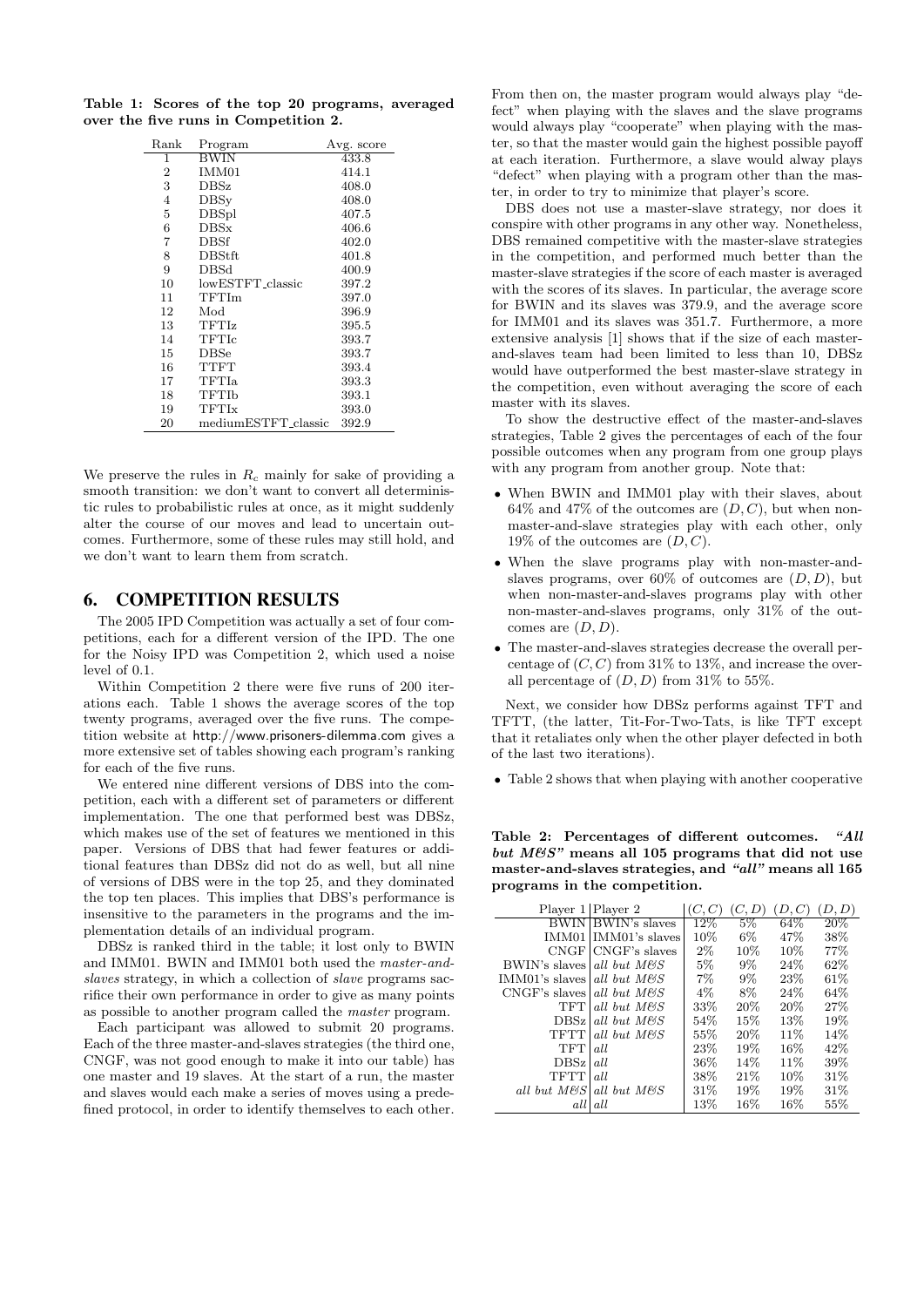player, TFT cooperates  $((C, C)$  in the table) 33% of the time, DBSz does so 54% of the time, and TFTT does so 55% of the time. Furthermore, when playing with a player who defects, TFT defects  $((D, D)$  in the table) 27% of the time, DBSz does so 19% of the time, and TFTT does so 14% of the time. From this, one might think that DBSz's behavior is somewhere between TFT's and TFTT's.

• But on the other hand, when playing with a player who defects, DBSz cooperates  $((C, D)$  in the table) only 15% of the time, which is a lower percentage than for TFT and TFTT (both 20%). Since cooperating with a defector generates no payoff, this makes TFT and TFTT perform worse than DBSz overall. DBSz's average score was 408 and it ranked 3rd, but TFTT's and TFT's average scores were 388.4 and 388.2 and they ranked 30th and 33rd.

### 7. RELATED WORK

Early studies of the effect of noise in the Iterated Prisoner's Dilemma focused on how TFT, a highly successful strategy in noise-free environments, would do in the presence of noise. TFT is known to be vulnerable to noise; for instance, if two players use TFT at the same time, noise would trigger long sequences of mutual defections [18]. A number of people confirmed the negative effects of noise to TFT [4, 6, 7, 18, 19, 20]. Axelrod found that TFT was still the best decision rule in the rerun of his first tournament with a one percent chance of misperception [2, page 183], but TFT finished sixth out of 21 in the rerun of Axelrod's second tournament with a 10 percent chance of misperception [10]. In Competition 2 of the 2005 IPD competition, the noise level was 0.1, and TFT's overall average score placed it 33rd out of 165.

The oldest approach to remedy TFT's deficiency in dealing with noise is to be more forgiving in the face of defections. A number of studies found that more forgiveness promotes cooperation in noisy environments [7, 19]. For instance, Tit-For-Two-Tats (TFTT) retaliates only when it receives two defections in two previous iterations. TFTT can tolerate isolated instances of defections caused by noise and is more readily to avoid long sequences of mutual defections. However, TFTT is susceptible to exploitation of its generosity and was beaten in Axelrod's second tournament by TESTER, a strategy that may defect every other move. In Competition 2 of the 2005 IPD Competition, TFTT ranked 30—a slightly better ranking than TFT's. In contrast to TFTT, DBS can tolerate not only an isolated defection but also a sequence of defections caused by noise, and at the same time DBS monitors the other player's behavior and retaliates when exploitation behavior is detected (i.e., when the exploitation causes a change of the hypothesized policy, which initially is TFT).

[18] proposed to mix TFT with ALLC to form a new strategy which is now called Generous Tit-For-Tat (GTFT) [22]. Like TFTT, GTFT avoids an infinite echo of defections by cooperating when it receives a defection in certain iterations. The difference is that GTFT forgives randomly: for each defection GTFT receives it randomly choose to cooperate with a small probability (say 10%) and defect otherwise. DBS, however, does not make use of forgiveness explicitly as in GTFT; its decisions are based entirely on the hypothesized policy that it learned. But temporary tolerance can be deemed as a form of forgiveness, since DBS does not retaliate immediately when a defection occurs in a mutual cooperation situation. This form of forgiveness is carefully planned and there is no randomness in it.

Another way to improve TFT in noisy environments is to use contrition: unilaterally cooperate after making mistakes. However, this is less useful in the Noisy IPD since a program does not know whether its action is affected by noise or not.

A family of strategies called "Pavlovian" strategies, or simply called Pavlov, was found to be more successful than TFT in noisy environments [15, 16, 17, 21]. When an accidental defection occurs, Pavlov can resume mutual cooperation in a smaller number of iterations than TFT [15, 16]. Pavlov learns by conditioned response through rewards and punishments; it adjusts its probability of cooperation according to the previous outcome. Like Pavlov, DBS learns from its past experience. DBS, however, has an intermediate step between learning from experience and decision making: it maintains a model of the other player's behavior, and uses this model to reason about nosie.

The use of opponent modeling is common in games of imperfect information such as Poker [5, 8, 9] and RoShamBo [12]. There have been many works on learning the opponent's strategy in the non-noisy IPD [11, 13, 23]. By assuming the opponent's next move depends only on the outcomes of the last few iterations, these works model the opponent's strategy as probabilistic finite automata, and then use various learning methods to learn the probabilities in the automata. In contrast, DBS does not aim at learning the other player's strategy completely; instead, it learns the other player's recent behavior, which is subject to change. We believe that the other player may alter its strategy at the middle of a game, and therefore it is difficult for any learning method to converge. It is essentially true in noisy IPD, since noise can provoke the other player. Moreover, the length of a game is usually too short for us to learn any non-trivial strategy completely.

To the best of our knowledge, ours is the first work on using opponent models in the IPD to detect errors in the execution of another agent's actions.

## 8. SUMMARY AND FUTURE WORK

For conflict prevention in noisy environments, a critical problem is to distinguish between situations where another player has misbehaved intentionally and situations where the misbehavior was accidental. That is the problem that DBS was formulated to deal with.

DBS's impressive performance in the 2005 Iterated Prisoner's Dilemma competition occurred because DBS was better able to maintain cooperation in spite of noise than any other program in the competition.

To distinguish between intentional and unintentional misbehaviors, DBS uses a combination of symbolic noise detection plus temporary tolerance: if an action of the other player is inconsistent with the player's past behavior, we continue as if the player's behavior has not changed, until we gather sufficient evidence to see whether the inconsistency was caused by noise or by a genuine change in the other player's behavior.

Since clarity of behavior is an important ingredient of long-term cooperation in the IPD, most IPD programs have behavior that follows clear deterministic patterns. The clarity of these patterns made it possible for DBS to construct policies that were good approximations of the other players'